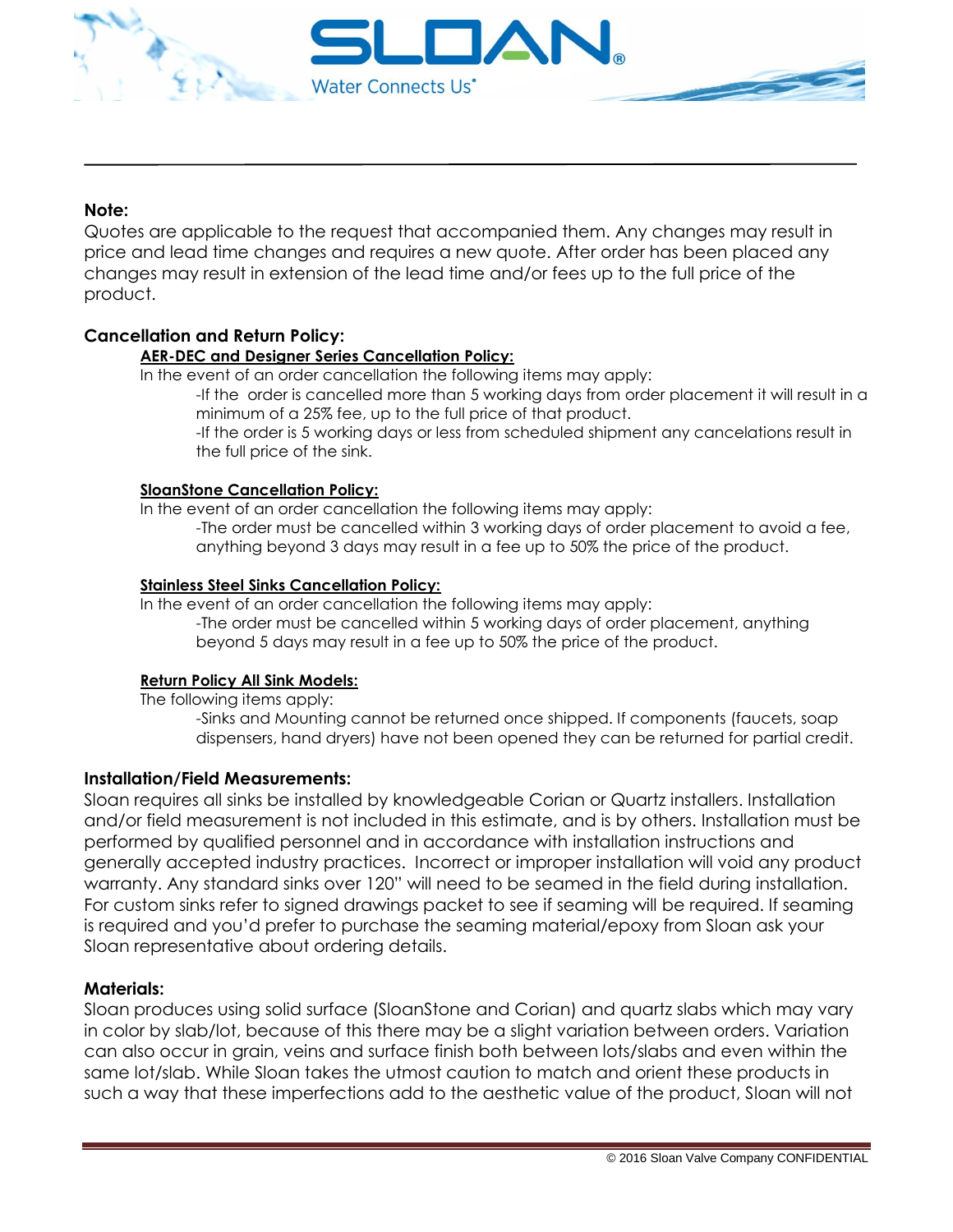be held responsible for this variation. For any warranty issues Sloan reserves the right to repair solid surface sinks.

## **Signed Document Submittal:**

Sloan requires a signed architectural worksheet or signed drawing (if applicable) to be able to place an order. If an order is placed without these documents submitted to Sloan it will result in an order hold that will extend any previously agreed upon lead time commitments. Once the documents are received the order will be reinstated and an updated ship date will be provided.

## **Claim Process:**

For all Sloan Sinks if you receive a damaged sink or suspect damage (crate broken, etc.) please reference our "Sink Claims Procedure". Send the below information to [sinkclaim@sloan.com](mailto:sinkclaim@sloan.com) within 1 week of receipt of sinks to be considered for a full credit replacement sink. Incomplete claims and/or late claims there will not be eligible for full credit replacement sinks.

# Information to be provided:

- 1. Upon notification of a cargo claim, Sloan and our manufacture's reps should instruct the notifying party that they must keep all original packaging, including cartons and contents, until the claim resolution process is completed. It may be necessary to make the packaging / contents available for inspection by the carrier's representative. Keep merchandise and all packaging materials. **NOTE: It is imperative that the receiver keep the merchandise segregated and available for inspection until the claim is settled. If the claim is for full replacement value, and the claim is successfully paid, the carrier has the right to the cargo and may elect to collect it for sale or salvage to recoup a portion of their costs.**
- 2. Explanation of what we are filing a claim for (i.e. damage, lost, shortage), against whom we should file, and the value of the claim being filed. For a damage claim, provide as much detail as possible specifically describing the damage to the product.
- 3. Account Number
- 4. Customer Name, Customer Contact Name, Customer Address, Customer Phone Number
- 5. Signed copy of carrier bill of lading, or delivery receipt from recipient (copy should be signed by receiver noting that the cargo was short or damaged when delivered) and photos.
- 6. Sloan Delivery Number and/or Sales Order Number
- 7. Copied of all documentation related to proof of claim value. This can be a copy of original invoice from vendor or supplier, copy of retail invoice or receipt, final confirmation screen if online order with proof of payment, itemized repair invoice or statement of non-repair, appraisals, expense statement, or any other applicable documentation.
- 8. Copy of any inspection form that may have been completed noting damage and cost of repair.
- 9. Copies of any photos showing damage.

If you have a shortage (missing soap dispenser, etc.) please contact Sloan's customer